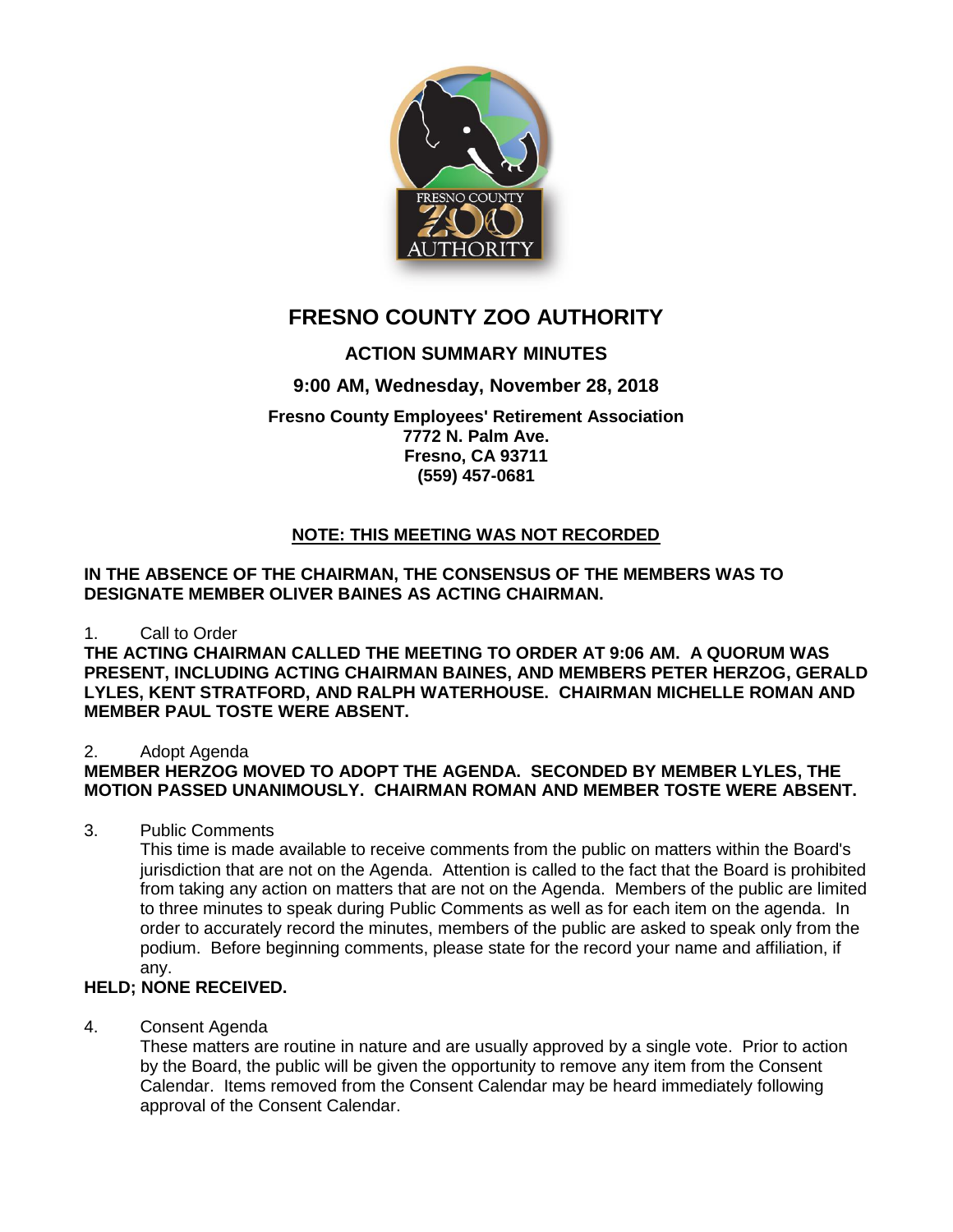- a. Review and approve minutes of September 26, and October 22, 2018
- b. Review and approve payment of County of Fresno invoice for Professional and Specialized Services in the amount of \$41,996.72 for July, August and September 2018

### c. Receive Treasurer's Reports for September and October 2018 **MEMBER WATERHOUSE MOVED FOR APPROVAL OF THE CONSENT CALENDAR. SECONDED BY MEMBER LYLES, THE MOTION PASSED UNANIMOUSLY. CHAIRMAN ROMAN AND MEMBER TOSTE WERE ABSENT.**

5. Receive Fresno Chaffee Zoo Director's report

**RECEIVED. DIRECTOR BARTON REPORTED SUMMER ATTENDANCE WAS LOW DUE TO HOT WEATHER AND SMOKEY CONDITIONS; ZOO BOO WAS WELL ATTENDED AND ZOO LIGHTS IS EXPECTED TO DO WELL; RECENT BIRTHS INCLUDED A MALE ORANGUTAN AND AN ADDAX; THE WARTHOG EXHIBIT IS EXPECTED TO BE COMPLETED IN DECEMBER AND OPEN IN JANUARY; THE SOUTH CORRIDOR INFRASTRUCTURE PROJECT (SCIP) SHOULD BE COMPLETED IN JANUARY; PARKING IN THE BELMONT LOT IS EXPECTED TO BE OPEN FOR THE 2019 BUSY SEASON; AND REMODELING OF THE ORANGUTAN EXHIBIT IS PLANNED FOR 2019. HE CONFIRMED THAT PROJECT CONTINGENCY FUNDS ARE 10% FOR WARTHOG, AND 15% FOR SCIP.** 

### **CHAIRMAN ROMAN ARRIVED AT 9:10 AND ASKED MEMBER BAINES TO CONTINUE AS ACTING CHAIRMAN. MEMBER TOSTE ARRIVED AT 9:13.**

6. Receive Fresno's Chaffee Zoo Corporation Financial reports for August and September 2018 **RECEIVED. CHIEF FINANCIAL OFFICER RICHARD TREATCH REPORTED FUNDS TO REPAIR AFRICAN ADVENTURE ROOF THATCH HAD BEEN RECEIVED; SELF-GENERATED REVENUE WAS \$1.5M GREATER THAN 2017, PRIMARILY DUE TO THE 2018 ADMISSION PRICE INCREASE. YEAR-TO-DATE EXPENSES WERE 13.7% UNDER BUDGET, PRINCIPALLY DUE TO TIMING AND FEWER RESOURCES REQUIRED THAN BUDGETED.** 

7. Approve Fresno's Chaffee Zoo Corporation's request of Measure Z Capital funds totaling \$112,500 for architect's reimbursable expenses related to the design of the Asia Exhibit **CHIEF FINANCIAL OFFICER RICHARD TREATCH PRESENTED THE REQUEST FOR FUNDS THAT HAD BEEN INADVERTENTLY LEFT OFF THE EARLIER APPROVED DESIGN FUNDING REQUEST. MEMBER TOSTE MOVED FOR APPROVAL. SECONDED BY MEMBER HERZOG, THE MOTION PASSED UNANIMOUSLY.** 

8. Approve Fresno's Chaffee Zoo Corporation's request for Measure Z Capital funds totaling \$17,808 for additional costs added by Fresno Metropolitan Flood Control District design change **MR. TREATCH PRESENTED THE REQUEST FOR THE ZOO'S PORTION OF THE MATERIALS AND LABOR COSTS SHARED WITH THE CITY OF FRESNO. MEMBER WATERHOUSE MOVED FOR APPROVAL. SECONDED BY MEMBER TOSTE, THE MOTION PASSED UNANIMOUSLY.** 

9. Approve proposed amendments to Fresno County Zoo Authority Retention Policy **BOARD COORDINATOR CATHY CROSBY PRESENTED THE ITEM. MEMBERS DISCUSSED INCLUDING ALL METHODS OF CONSTRUCTION PROJECT OVERSIGHT AND A DEFINITION OF A ZOO PROJECT MANAGER IN THE POLICY. THE CONSENSUS OF MEMBERS WAS TO CONTINUE THE ITEM UNTIL THESE COULD BE PROPOSED IN A REVISED POLICY.**

**CHAIRMAN ROMAN LEFT THE MEETING AT 10:10 AM.**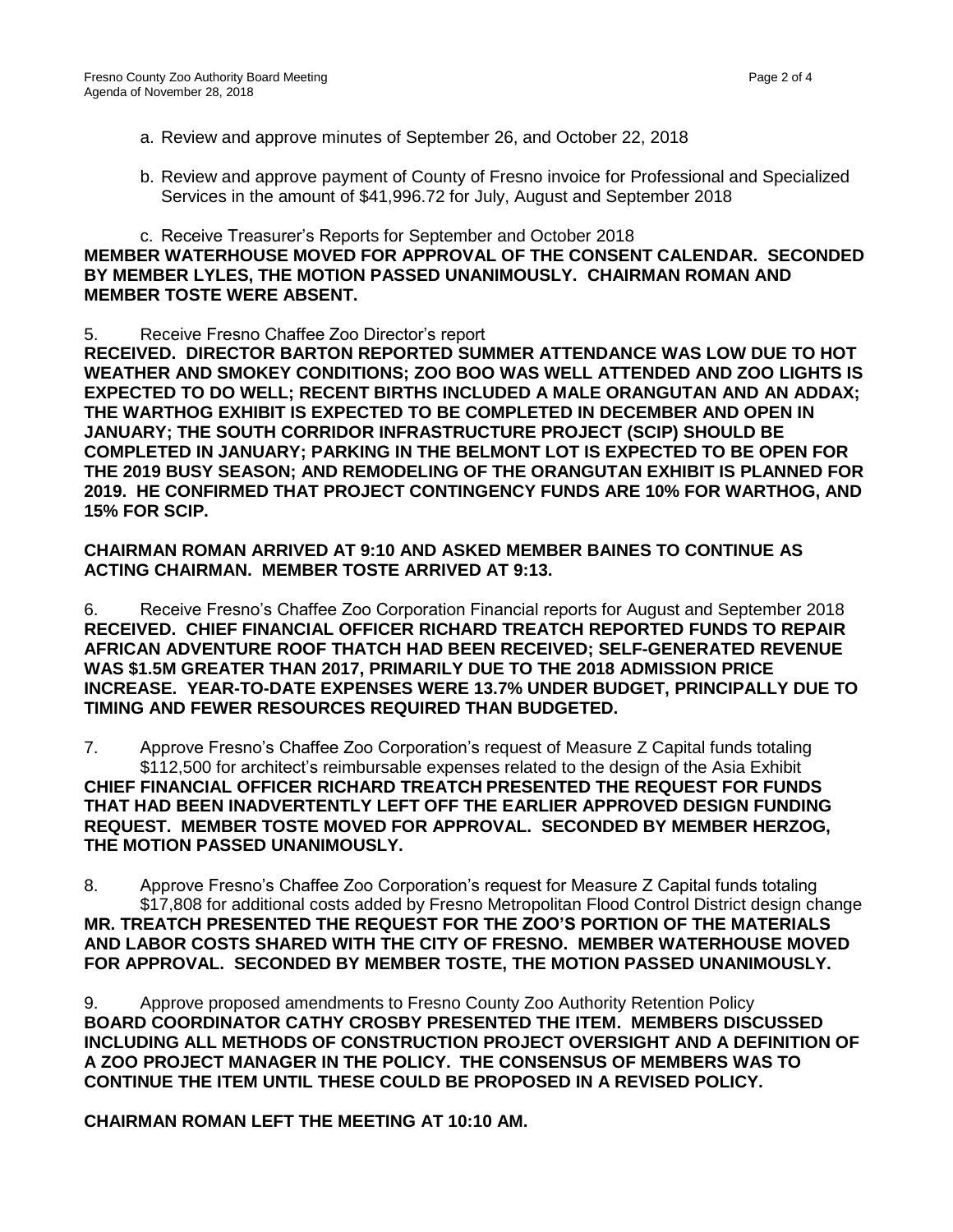*10.* Approve proposed amendments to the Fresno County Zoo Authority *Procedures for Approving and Administering Measure Z Funds*

**MS. CROSBY PRESENTED THE ITEM. FRESNO'S CHAFFEE ZOO CORPORATION COUNSEL DOUG LARSEN PROPOSED AND EXPLAINED ALTERNATE LANGUAGE REGARDING AGREEMENTS FOR THE THIRD SENTENCE OF PARAGRAPH 3 ON PAGE 14. THE NEED FOR A DEFINITION OF 'CHANGE IN SCOPE' OF A PROJECT WAS MENTIONED. AFTER DISCUSSION, THE CONSENSUS OF MEMBERS WAS TO TABLE THE ITEM UNTIL THESE CHANGES COULD BE PROPOSED IN REVISED** *PROCEDURES.*

11. Receive staff reports

**RECEIVED; MS. CROSBY REPORTED THAT THE ZOO AUTHORITY AUDIT WILL BE RECEIVED AT THE NEXT MEETING, AND COULD BE PRESENTED TO THE BOARD OF SUPERVISORS IN MARCH.**

12. Board Meetings

a. Adopt 2019 meeting calendar **MEMBER WATERHOUSE MOVED FOR APPROVAL. SECONDED BY MEMBER LYLES, THE MOTION PASSED UNANIMOUSLY. CHAIRMAN ROMAN WAS ABSENT.**

b. Approve next meeting date(s)

December 26, 2018 January 30, 2019 February 27, 2019? March 27, 2019

**AFTER DISCUSSION, A MOTION WAS MADE BY MEMBER WATERHOUSE TO CANCEL THE DECEMBER 26, 2018 MEETING AND HOLD THE NEXT MEETING ON JANUARY 30, 2019. SECONDED BY MEMBER TOSTE, THE MOTION PASSED UNANIMOUSLY. CHAIRMAN ROMAN WAS ABSENT.**

> c. Discuss and consider permanently relocating Zoo Authority Board meetings to Fresno Chaffee Zoo

**MS. CROSBY REVIEWED POSITIVE ASPECTS AND PRACTICAL CONSIDERATIONS FOR MOVING TO THE ZOO IN THE SHORT OR LONGER TERM; INCLUDING ROOM AVAILABILITY, RECORDING AND STREAMING AUDIO OF MEETINGS, AND ROEDING PARK AND ZOO ENTRY. AFTER DISCUSSION, THE CONSENSUS OF MEMBERS WAS TO DEFER A DECISION FOR THE TIME BEING.**

13. Chair's comments

**ON BEHALF OF ABSENT CHAIRMAN ROMAN, MS. CROSBY PRESENTED A CERTIFICATE OF APPRECIATION TO ACTING CHAIRMAN AND OUTGOING FRESNO CITY COUNCIL MEMBER OLIVER BAINES FOR HIS 8 YEARS SERVING ON THE ZOO AUTHORITY BOARD AS THE ALTERNATE FOR THE MAYOR OF FRESNO.**

**MR. BAINES THANKED AND PRAISED THE MEMBERS FOR THE BOARD'S IMPORTANT WORK FOR THE ZOO AND THE CITY, AND SAID HE HAD ENJOYED HIS TIME ON THE BOARD.**

14. Board Member comments

**MEMBERS THANKED MR. BAINES FOR ACTING AS CHAIRMAN TODAY, FOR HIS YEARS OF SERVICE, AND FOR BRINGING HIS POSITIVE ATTITUDE AND THE CITY OF FRESNO'S PERSPECTIVE TO THE MEETINGS.**